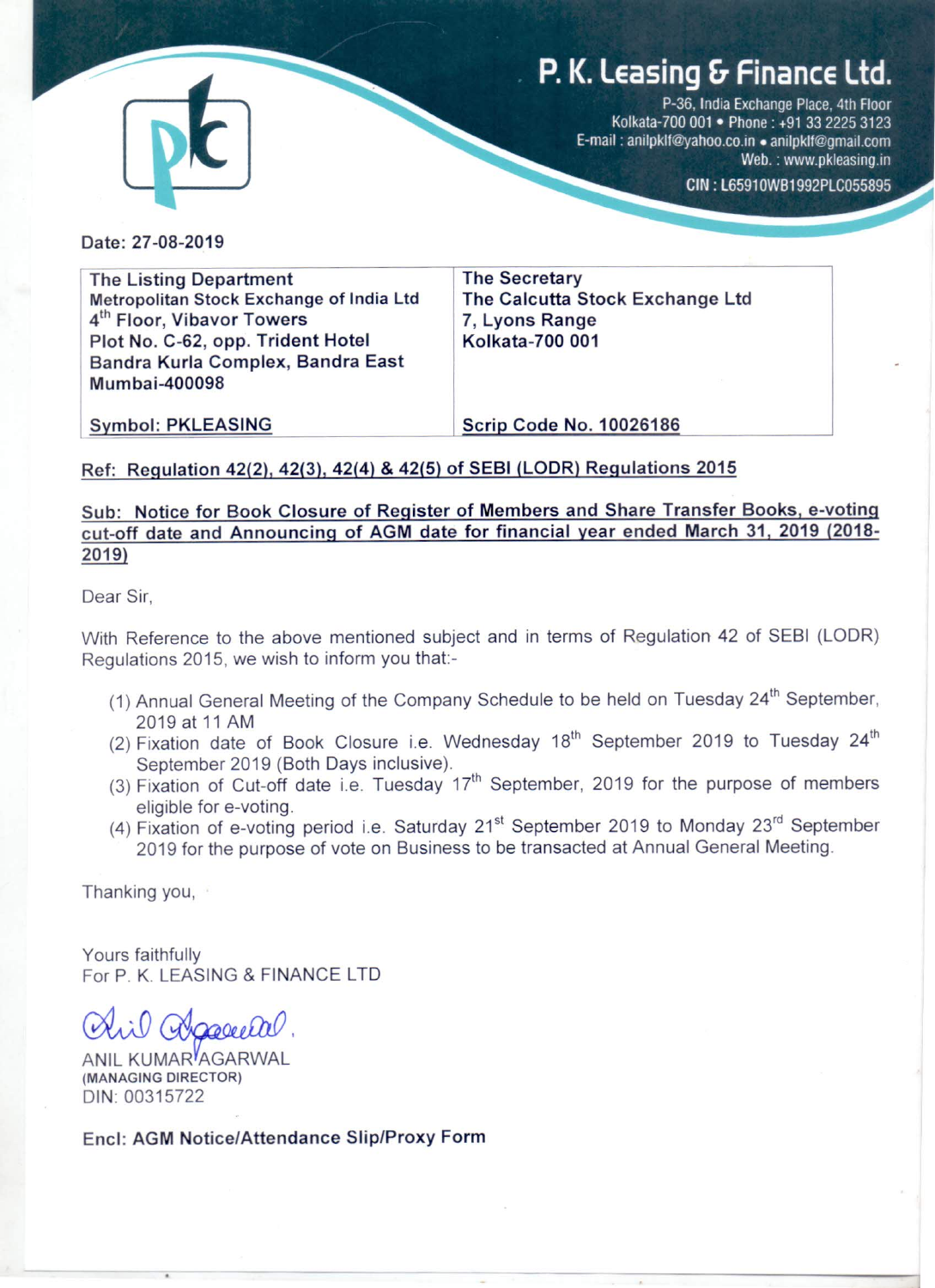**Notice** is hereby given that **27th Annual General Meeting** of members of P.K. Leasing & Finance Limited will be held on **Tuesday, 24th September 2019** at **11:00 a.m.** at the registered office of the Company at **P-36, India Exchange Place, 4th Floor, Kolkata-700 001** to transact the following businesses:

## **ORDINARY BUSINESS:**

## **Item No. 1-Adoption of financial Statements for the financial year ended 31st March 2019:**

To receive, consider and adopt the Audited Financial Statements (Balance Sheet, Statement of Profit & Loss, Cash Flow Statements and other financial Reports) of the company for the financial year ended March 31, 2019 and the report of the Board of Directors ("the Board") and Auditors thereon.

## **Item No. 2-Retirement by Rotation of Director:**

To appoint a Director in the place of Mrs.Ruchi Agarwal (DIN-06942318) who retires by rotation and being eligible offers herself for re-appointment.

## **SPECIAL BUSINESS:**

## **Item No. 3 Re-appointment of Mr. Partha Das (DIN:03556329) as an Independent Non-Executive Director.**

**"RESOLVED THAT,** pursuant to the provisions of Section 149 and 152 read with Schedule IV and other applicable provisions, if any, of the Companies Act, 2013 and Companies (Appointment and Qualifications of Directors) Rules, 2014 (including any statutory modification(s) or re-enactment thereof, for the time being in force) and SEBI (Listing Obligations and Disclosure Requirements) Regulations, 2015, as amended from time to time, Mr. Partha Das (DIN: 03556329), who was appointed as an Independent Director of the Company for a term of five years up to conclusion of AGM in the year 2019, by the members at the 24th Annual General Meeting, in terms of Section 149 of the Companies Act, 2013, be and is hereby re-appointed as an Independent Director of the Company for a second term of five consecutive years up to the conclusion of  $32<sup>nd</sup>$  Annual General Meeting in the calendar year 2024 and whose office shall not be liable to retire by rotation**."**

## **Item No. 4 Re-appointment of Mr. Amiya Mukherjee (DIN: 00326546) as an Independent Non-Executive Director.**

**"RESOLVED THAT,** pursuant to the provisions of Section 149 and 152 read with Schedule IV and other applicable provisions, if any, of the Companies Act, 2013 and Companies (Appointment and Qualifications of Directors) Rules, 2014 (including any statutory modification(s) or re-enactment thereof, for the time being in force) and SEBI (Listing Obligations and Disclosure Requirements) Regulations, 2015, as amended from time to time, Mr.Amiya Mukherjee (DIN: 00326546), who was appointed as an Independent Director of the Company for a term of five years up to conclusion of AGM in the year 2019, by the members at the 24th Annual General Meeting, in terms of Section 149 of the Companies Act, 2013, be and is hereby re-appointed as an Independent Director of the Company for a second term of five consecutive years up to the conclusion of 32nd Annual General Meeting in the calendar year 2024 and whose office shall not be liable to retire by rotation**."**

# **By order of the Board for P.K.LEASING & FINANCE LTD**

**Anil Kumar Agarwal Managing Director DIN: 00315722 Place: Kolkata Add: P-36, India Exchange Place**, **Date: 27.08.2019 4th Floor, Kolkata-700001**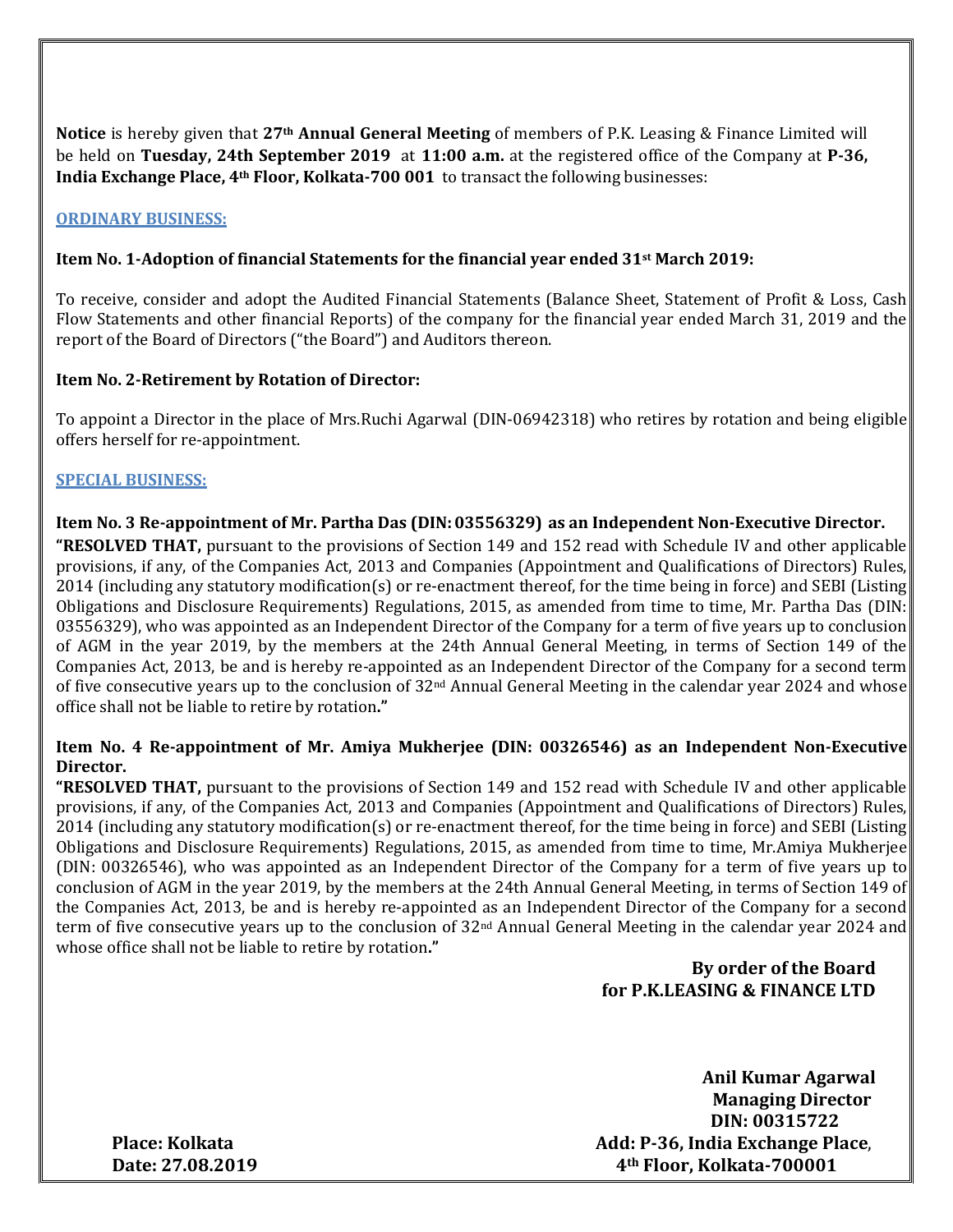## **NOTES:**

- (1) **A member entitled to attend and vote at the meeting is entitled to appoint a proxy to attend and vote on a poll and such proxy need not be a member of the company. A person can act as proxy on behalf of members not exceeding fifty and holding in the aggregate not more than ten percent of the total share capital of the company. In order to be effective the proxies should be received by the company at its registered office not less than 48 hours before the meeting.** Proxies submitted on behalf of corporate including companies, societies etc., must be supported by an appropriate resolution of the Board of Directors or other governing body.
- (2) Members are requested to bring their attendance slip along with their copy of Annual Report to the meeting; Proxies should fill in the attendance slip for attending themeeting.
- (3) Members are requested to quote their Folio Number/Client ID, in all correspondence and intimate any change in their address to the Share Transfer Agent/Depository Participant promptly.
- (4) Pursuant to the provisions of Section 101 of the Companies Act, 2013 read with Rules 18 of the Companies (Management and Administration) Rules, 2014, the Company is sending the Annual Report electronically on email addresses registered with the Depositories/the Company's Share Transfer Agent. For others the company will continue to send the printed Annual Reports as usual. Shareholders wishing to receive the Annual Report in electronic mode are requested to provide their email address to the Company's Share Transfer Agent.
- (5) All documents referred to in the accompanying Notice are open for inspection at the Registered Office of the Company between 11.00 AM to 1.00 PM on any working day till the date of the meeting.
- (6) An explanatory statement pursuant to section 102 of the Companies Act, 2013 relating to Special Businesses 3,4 ,5 & 6 is annexed hereto and forms part of this notice.
- (7) The Register of Members and the Share Transfer Books of the Company will remain closed from Wednesday, 18th September, 2019 to Tuesday, 24th September, 2019 (both days inclusive) for the purpose of Annual General Meeting.
- (8) In compliance with provisions of Section 108 of the Companies Act, 2013 read with Rule 20 of the Companies (Management and Administration) Rules, 2014 as amended and Regulation 44 of SEBI (LODR) Regulations, 2015, the Company is pleased to provide its members facility to exercise their right to votes on resolutions proposed to be considered at the 27th Annual General Meeting (AGM) though e-voting Services provided by CDSL.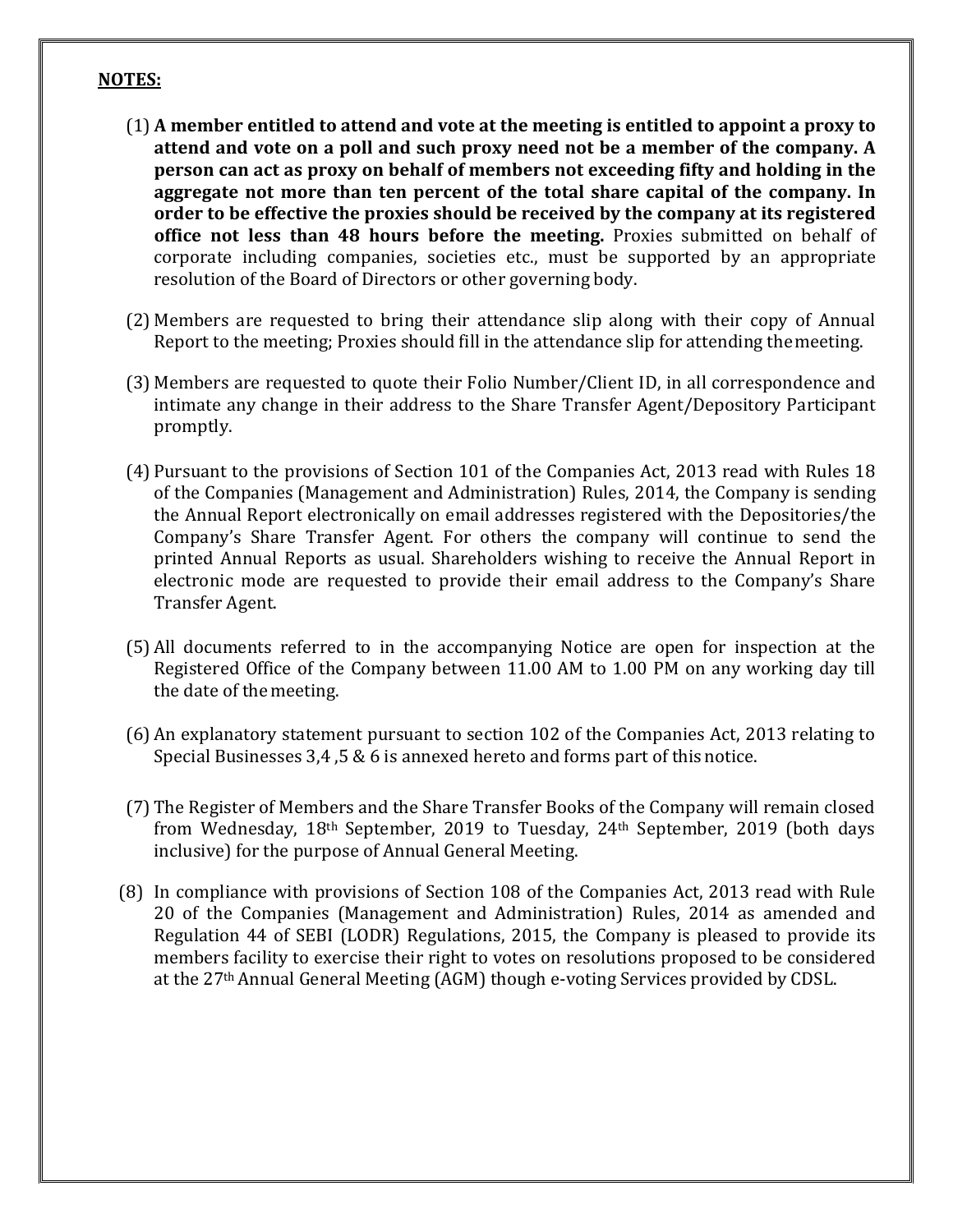## **PROCESS FOR E-VOTING:**

The remote e-voting period commences on Saturday, 21<sup>st</sup> September, 2019 (9:00 AM IST) and ends on Monday, 23<sup>rd</sup> September, 2019 (5:00 PM IST). During this period members' of the Company, holding shares either in physical form or in dematerialized form, as on the cut-off date of Tuesday  $17<sup>th</sup>$  September, 2019, may cast their vote by remote e-voting. The remote e-voting module shall be disabled by CDSL for voting thereafter. Once the vote on a resolution is cast by the member, the member shall not be allowed to change it subsequently.

(ii) The shareholders should log on to the e-voting website www.evotingindia.com during the voting period

- (iii) Click on "Shareholders" tab.
- (iv) Now Enter your User ID
- a. For CDSL: 16 digits beneficiary ID,
- b. For NSDL: 8 Character DP ID followed by 8 Digits Client ID,

c. Members holding shares in Physical Form should enter Folio Number registered with the Company, excluding the special characters.

(v) Next enter the Image Verification as displayed and Click on Login.

(vi) If you are holding shares in Demat form and had logged on to www.evotingindia.com and voted on an earlier voting of any company, then your existing password is to be used.

(vii) If you are a first time user follow the steps given below:

|                                           | For Members holding shares in Demat Form and Physical Form                                                                                                                                                                                                                                                                                                                                                                                                                                                                                                                                                                                                                |
|-------------------------------------------|---------------------------------------------------------------------------------------------------------------------------------------------------------------------------------------------------------------------------------------------------------------------------------------------------------------------------------------------------------------------------------------------------------------------------------------------------------------------------------------------------------------------------------------------------------------------------------------------------------------------------------------------------------------------------|
| <b>PAN</b>                                | Enter your 10 digit alpha-numeric PAN issued by Income Tax Department (Applicable for<br>both demat shareholders as well as physical shareholders)<br>Members who have not updated their PAN with the Company/Depository<br>$\bullet$<br>Participant are requested to use the first two letters of their name and the 8 digits<br>of the sequence number in the PAN Field.<br>In case the sequence number is less than 8 digits enter the applicable number of<br>$\bullet$<br>0's before the number after the first two characters of the name in CAPITAL letters.<br>Eg. If your name is Ramesh Kumar with sequence number 1 then enter<br>RA00000001 in the PAN Field. |
| <b>DOB</b>                                | Enter the Date of Birth as recorded in your demat account with the depository or in the<br>company records for your folio in dd/mm/yyyy format                                                                                                                                                                                                                                                                                                                                                                                                                                                                                                                            |
| <b>Bank</b><br>Account<br>Number<br>(DBD) | Enter the Bank Account Number as recorded in your demat account with the depository or<br>in the company records for your folio.<br>Please Enter the DOB or Bank Account Number in order to Login.<br>If both the details are not recorded with the depository or company then please<br>$\bullet$<br>enter the member-id / folio number in the Bank Account Number details field as<br>mentioned in above instruction (iv).                                                                                                                                                                                                                                              |

(viii) After entering these details appropriately, click on **"SUBMIT"** tab.

(ix) Members holding shares in physical form will then directly reach the Company selection screen. However, members holding shares in demat form will now reach 'Password Creation' menu wherein they are required to mandatorily enter their login password in the new password field. Kindly note that this password is to be also used by the demat holders for voting for resolutions of any other company on which they are eligible to vote, provided that company opts for e-voting through CDSL platform. It is strongly recommended not to share your password with any other person and take utmost care to keep your password confidential.

 $(x)$  For Members holding shares in physical form, the details can be used only for e-voting on the resolutions contained in this Notice.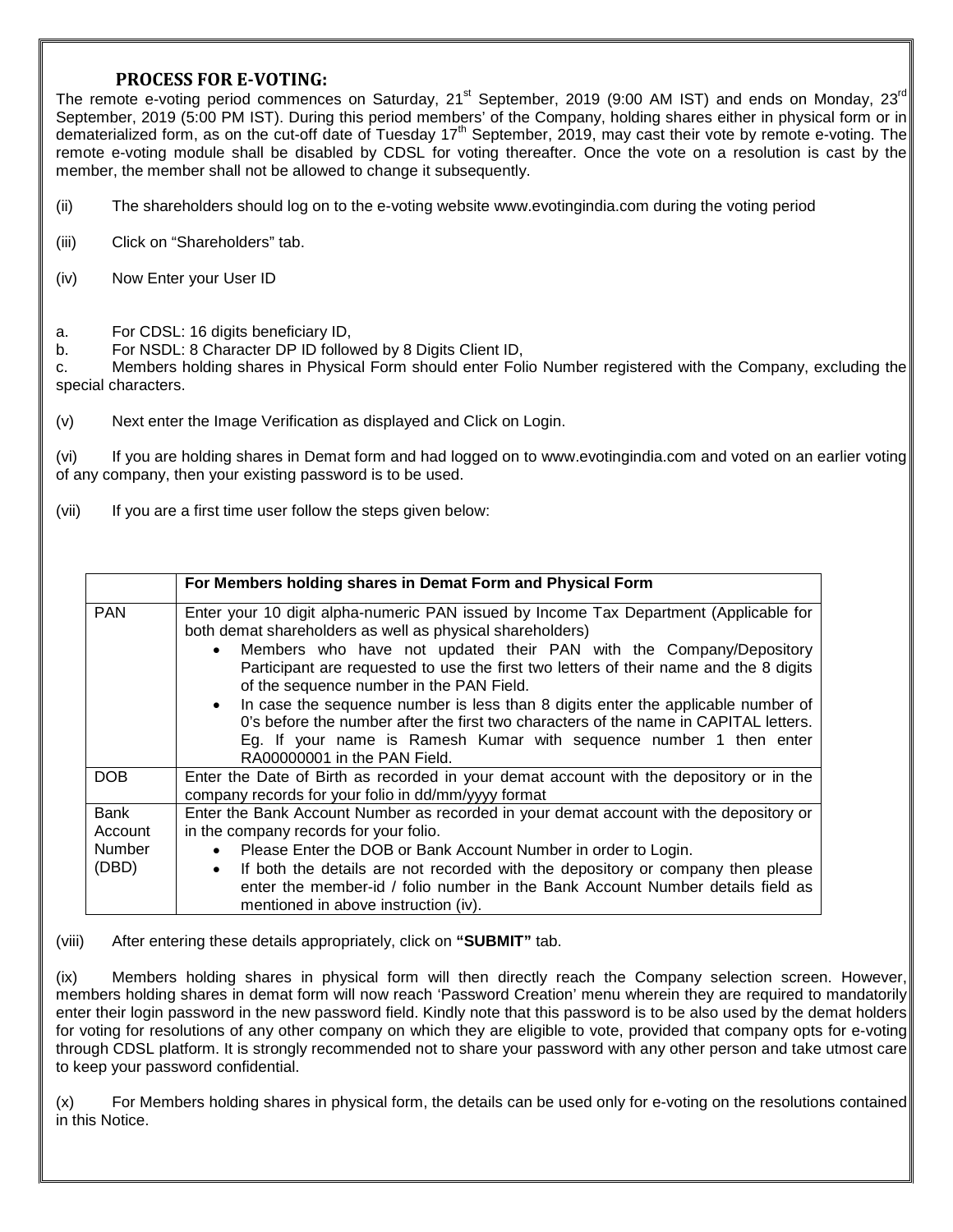(xi) Click on the EVSN for the relevant Company Name i.e.**" P.K. LEASING & FINANCE LTD."** on which you choose to vote.

(xii) On the voting page, you will see **"RESOLUTION DESCRIPTION"** and against the same the option "YES/NO" for voting. Select the option YES or NO as desired. The option YES implies that you assent to the Resolution and option NO implies that you dissent to the Resolution.

(xiii) Click on the **"RESOLUTIONS FILE LINK"** if you wish to view the entire Resolution details.

(xiv) After selecting the resolution you have decided to vote on, click on **"SUBMIT".** A confirmation box will be displayed. If you wish to confirm your vote, click on "OK", else to change your vote, click on "CANCEL" and accordingly modify your vote.

(xv) Once you **"CONFIRM"** your vote on the resolution, you will not be allowed to modify your vote.

(xvi) You can also take out print of the voting done by you by clicking on **"Click here to print"** option on the Voting page.

(xvii) If Demat account holder has forgotten the same password then enter the User ID and the image verification code and click on Forgot Password & enter the details as prompted by the system.

#### (xviii) **Note for Institutional Shareholders & Custodians:**

• Institutional shareholders (i.e. other than Individuals, HUF, and NRI etc.) and Custodians are required to log on to https://www.evotingindia.com and register themselves as Corporate.

• A scanned copy of the Registration Form bearing the stamp and sign of the entity should be emailed to helpdesk.evoting@cdslindia.com.

After receiving the login details they have to create a compliance user which should be created using the admin I ogin and password. The Compliance user would be able to link the account(s) for which they wish to vote on.

The list of accounts should be mailed to helpdesk.evoting@cdslindia.com and on approval of the accounts they would be able to cast their vote.

• A scanned copy of the Board Resolution and Power of Attorney (POA) which they have issued in favour of the Custodian, if any, should be uploaded in PDF format in the system for the scrutinizer to verify the same.

(xix) In case you have any queries or issues regarding e-voting, you may refer the Frequently Asked Questions ("FAQs") and e-voting manual available at www.evotingindia.com under help section or write an email to [helpdesk.evoting@cdslindia.com](mailto:helpdesk.evoting@cdslindia.com) or contact them at 1800 22 5533.

(xx) Shareholders can also cast their vote using CDSL's mobile app m-voting available for android based mobiles. The mvoting app can be downloaded from Google Play Store. iPhone and Windows phone users can download the app from the App Store and the Windows Phone store. Please follow the instructions as prompted by the mobile app while voting on your mobile.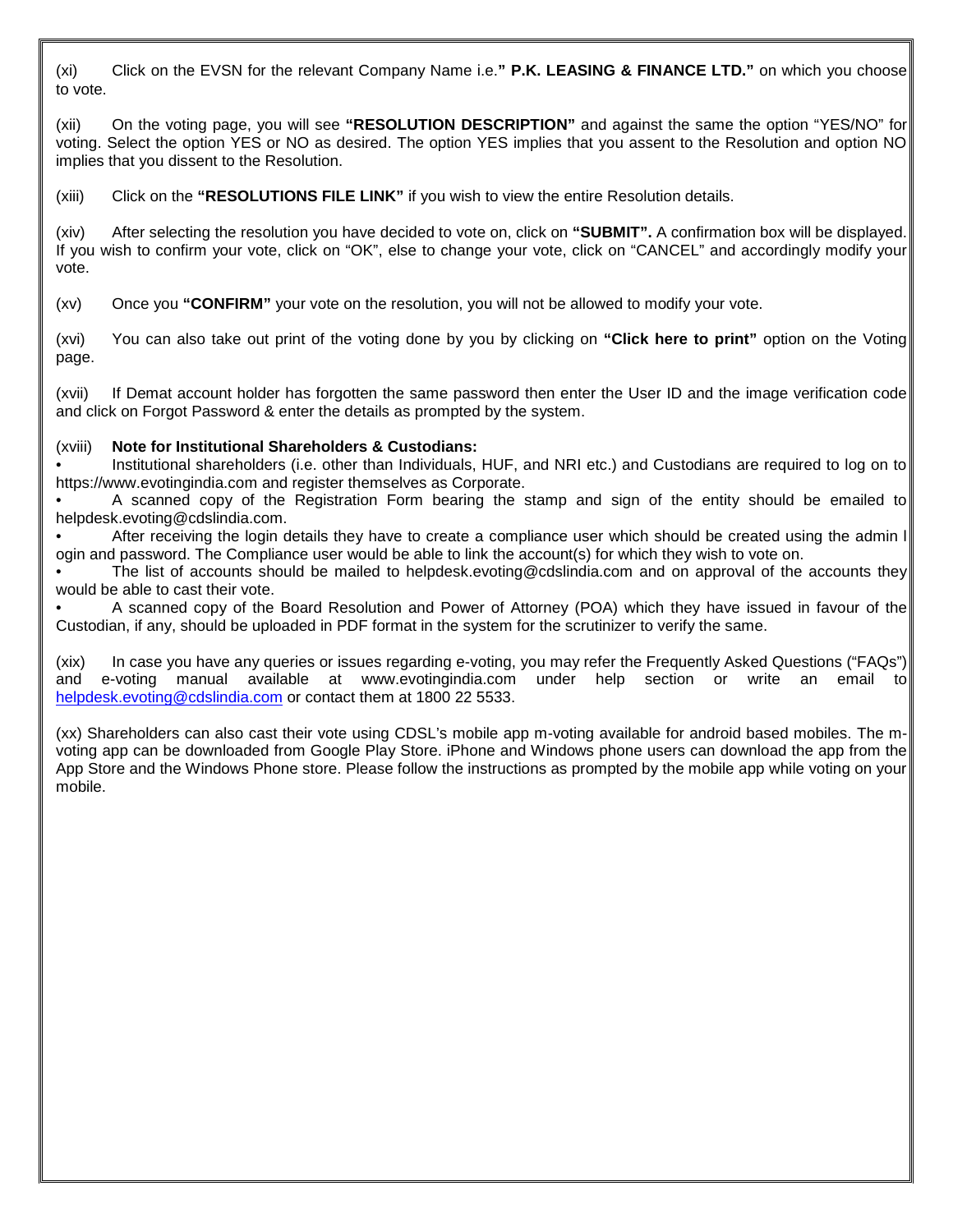## **Explanatory Statement**

#### **(Pursuant to section 102 of Companies Act, 2013)**

#### **ITEM NO.3**

The Members of the Company, at the  $22<sup>nd</sup>$  Annual General Meeting held in the year 2014 had approved the appointment of **Mr. Partha Das** as an Independent Director of the Company, whose term is due to expire in the forthcoming AGM. **Mr. Partha Das** holds 58,300 Equity Shares of the Company. As per Section 149(10) of the Companies Act, 2013 (CA 2013), an Independent Director shall hold office for a term of upto five consecutive years on the Board of a Company, but shall be eligible for re-appointment on passing a special resolution by the Company for another term of upto five consecutive years on the Board of a Company. In line with the aforesaid provisions of the CA 2013 and in view of long, rich experience, continued valuable guidance to the management and strong Board performance of **Mr. Partha Das**, it is proposed to re-appoint him for the second term as an independent Director on the Board for a period of five years upto 31st March, 2024. In the opinion of the Board, **Mr. Partha Das** fulfills the conditions specified in the Act and except for the above mentioned shareholding; he is independent of the management. Copy of the draft letter for appointment of **Mr. Partha Das** as an Independent Director setting out the terms and conditions would be available for inspection without any fee by the members at the Registered Office of the Company during normal business hours on any working day, passing of the Resolution at Item No. 3 of the Notice as a Special Resolution. Except **Mr. Partha Das**, being an appointee, none of the Directors or Key Managerial Personnel (KMP) of the Company or their relatives are concerned or interested, financial or otherwise, in the resolution.

#### **ITEM NO.4**

The Members of the Company, at the  $22<sup>nd</sup>$  Annual General Meeting held in the year 2014 had approved the appointment of **Mr**.**Amiya Mukherjee** as an Independent Director of the Company, whose term is due to expire in the forthcoming AGM. As per Section 149(10) of the Companies Act, 2013 (CA 2013), an Independent Director shall hold office for a term of upto five consecutive years on the Board of a Company, but shall be eligible for reappointment on passing a special resolution by the Company for another term of upto five consecutive years on the Board of a Company. In line with the aforesaid provisions of the CA 2013 and in view of long, rich experience, continued valuable guidance to the management and strong Board performance of **Mr**.**Amiya Mukherjee**, it is proposed to re-appoint him for the second term as an independent Director on the Board for a period of five years upto 31st March, 2024. In the opinion of the Board, **Mr**.**Amiya Mukherjee** fulfills the conditions specified in the Act he is independent of the management. Copy of the draft letter for appointment of **Mr**.**Amiya Mukherjee** as an Independent Director setting out the terms and conditions would be available for inspection without any fee by the members at the Registered Office of the Company during normal business hours on any working day, passing of the Resolution at Item No. 3 of the Notice as a Special Resolution. Except **Mr**.**Amiya Mukherjee**, being an appointee, none of the Directors or Key Managerial Personnel (KMP) of the Company or their relatives are concerned or interested, financial or otherwise, in the resolution.

> **By order of the Board for P.K.LEASING & FINANCE LTD**

**Anil Kumar Agarwal Managing Director DIN: 00315722** Place: Kolkata **Add: P-36, India Exchange Place,**<br>Date: 27.08.2019 **Add: P-36, India Exchange Place**, **Date: 27.08.2019 4th Floor, Kolkata-700001**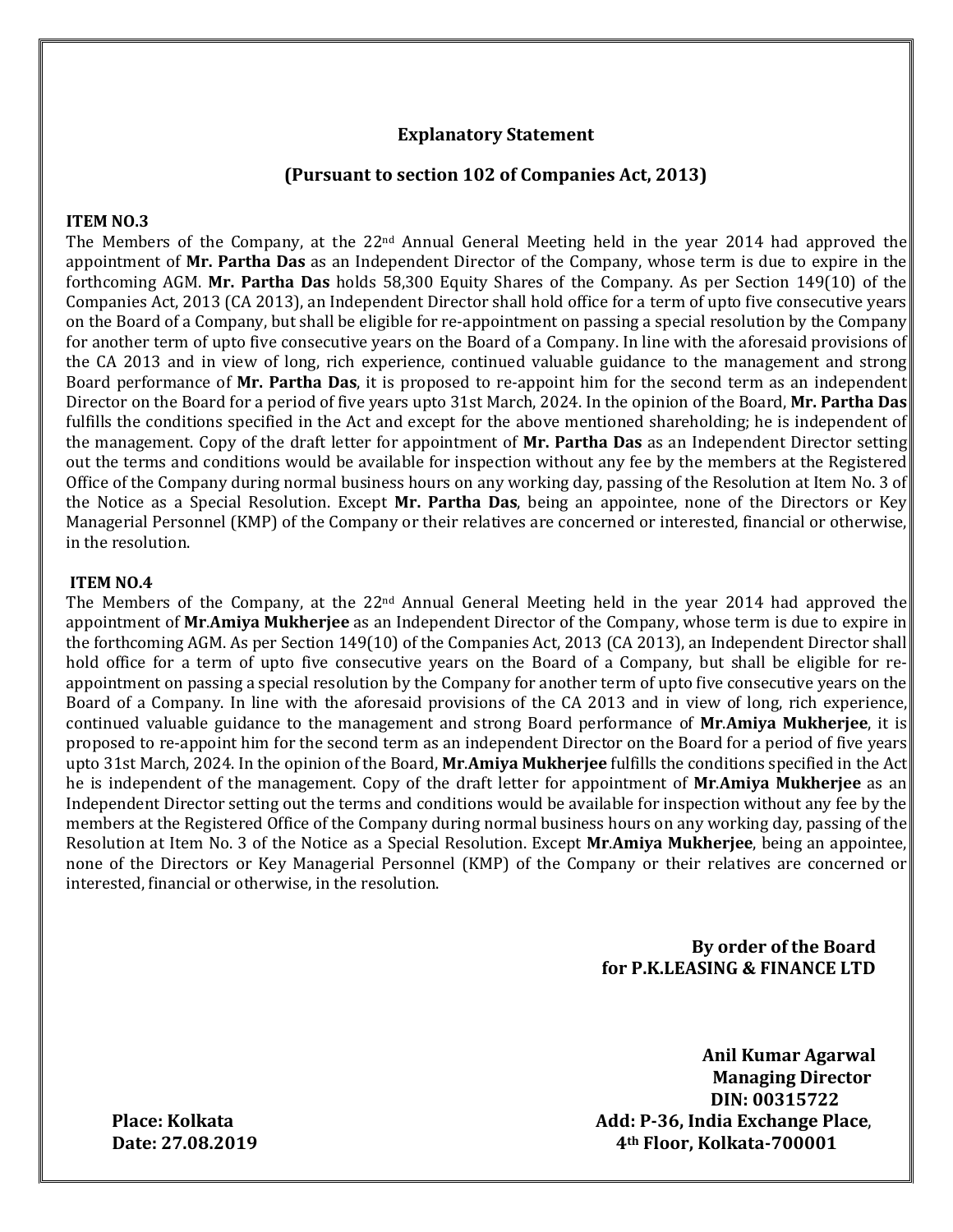

**(Annexure to Item No 2 of the Notice)**

**Brief Profile of the Directors seeking re-appointment in the 25th Annual General Meeting on 24th September, 2019**

| Name of Director                                                                                                                                                                                                                                             | Mrs.Ruchi Agarwal                                                                      |
|--------------------------------------------------------------------------------------------------------------------------------------------------------------------------------------------------------------------------------------------------------------|----------------------------------------------------------------------------------------|
| Date of Birth                                                                                                                                                                                                                                                | 10 <sup>th</sup> Dec 1976                                                              |
| Date of Appointment                                                                                                                                                                                                                                          | 6 <sup>th</sup> August 2014                                                            |
| Expertise in specific functional<br>area                                                                                                                                                                                                                     | Business and Corporate<br>Advisory, Indian Taxation,<br>Financial Consultancy etc.     |
| Qualification                                                                                                                                                                                                                                                | B.com                                                                                  |
| No of Equity shares held in the<br>company                                                                                                                                                                                                                   | 39000                                                                                  |
| List of committees of the Board<br>Directors (across all<br>of the contract of the contract of the contract of the contract of the contract of the contract of the contract<br><b>Example 1</b> which<br>companies) in<br>Chairmanship/Membership is<br>held | Member in Nomination and<br>Remuneration Committee<br>and Risk Management<br>Committee |

# **Brief resume of Smt. Ruchi Agarwal**

Smt Ruchi Agarwal (DIN: 06942318) is a Non-Executive director of the company pursuant to the provisions of section 149 (1) of the companies Act, 2013 and any other applicable provisions of the Companies Act, 2013 and the rules made there under including any statutory modifications or re enactments thereof for the time being in force read with Chapter XI to the companies Act, 2013.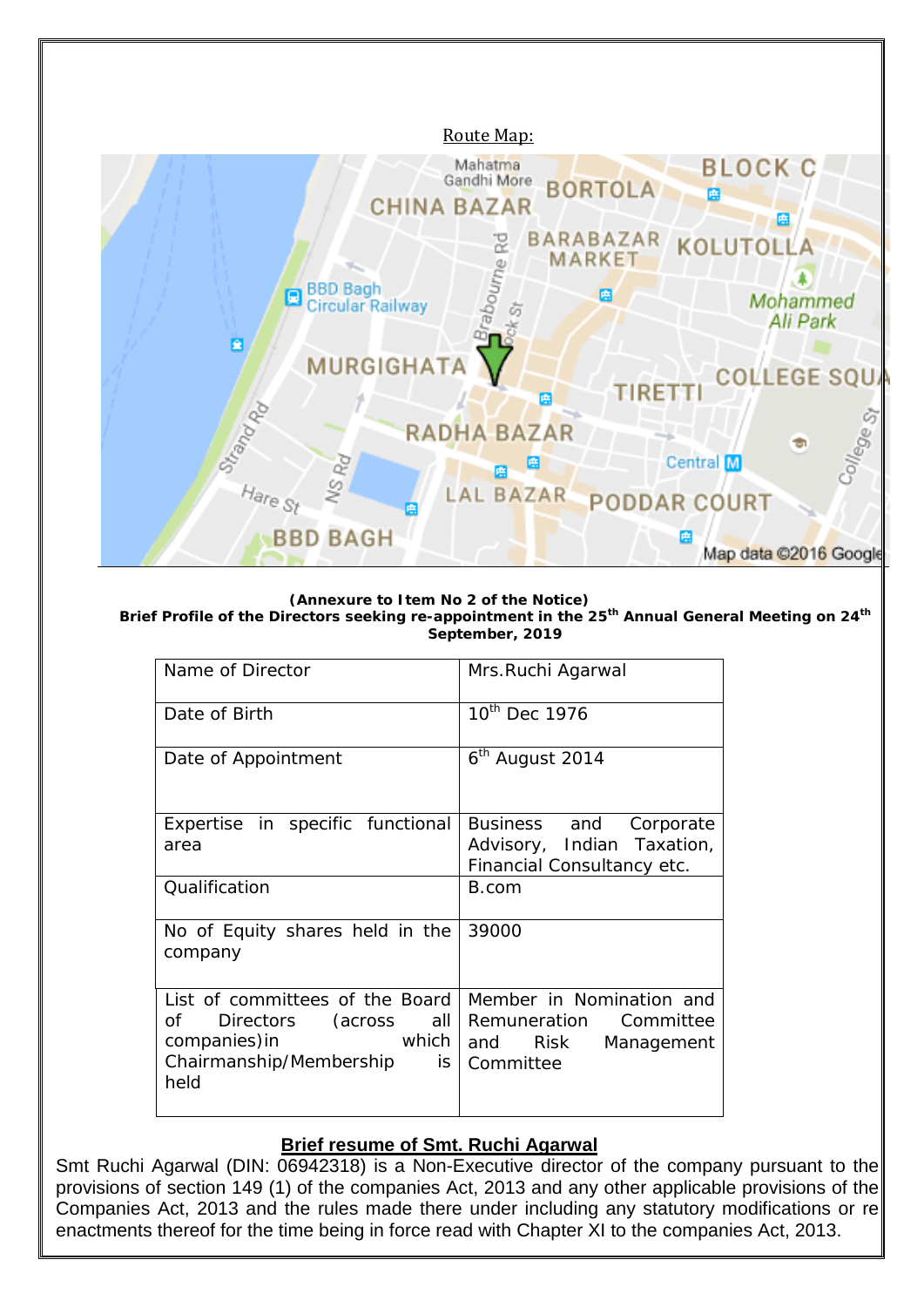P.K LEASING & FINANCE LIMITED Regd. Off.: P-36, India Exchange place, Kolkata – 700001 Tel. No.: 033‐2225 3123 E‐mail: anilpklf@gmail.com, website: www.pkleasing.in CIN: L65910WB1992PLC055895

#### **BALLOT FORM**

(For voting for the resolutions to be passed at the  $27<sup>th</sup>$  Annual General Meeting of the company to be held on Tuesday, the 24<sup>th</sup> September 2019 at 11.00 AM at P-36 India Exchange Place, 4th Floor, Kolkata-700001)

| Name of the Member(s)                                                                                                                                                                                                                                                                                        |                                                                                                                                                                                          |                                                                                                                                                   |                                                 |                                                         |  |
|--------------------------------------------------------------------------------------------------------------------------------------------------------------------------------------------------------------------------------------------------------------------------------------------------------------|------------------------------------------------------------------------------------------------------------------------------------------------------------------------------------------|---------------------------------------------------------------------------------------------------------------------------------------------------|-------------------------------------------------|---------------------------------------------------------|--|
| <b>Registered Address</b>                                                                                                                                                                                                                                                                                    |                                                                                                                                                                                          |                                                                                                                                                   |                                                 |                                                         |  |
|                                                                                                                                                                                                                                                                                                              | E-mail ID                                                                                                                                                                                |                                                                                                                                                   |                                                 |                                                         |  |
|                                                                                                                                                                                                                                                                                                              | Folio No. / *DP-ID & Client                                                                                                                                                              |                                                                                                                                                   |                                                 |                                                         |  |
| I/We hereby exercise my/our vote in respect of the Resolution to be passes through ballot for the<br>business stated in the Notice of the Company dated 27 <sup>th</sup> August, 2019 by conveying my/our assent or<br>dissent to the said Resolution by placing the tick mark at the appropriate box below: |                                                                                                                                                                                          |                                                                                                                                                   |                                                 |                                                         |  |
| <b>Resolution</b><br>Sr.No.                                                                                                                                                                                                                                                                                  |                                                                                                                                                                                          | Resolution(s)                                                                                                                                     | I/we<br>assent to<br>the<br>resolution<br>(FOR) | $I$ /we<br>dissent to<br>the<br>resolution<br>(AGAINST) |  |
| 1.                                                                                                                                                                                                                                                                                                           | report for the year ended March 31, 2019                                                                                                                                                 | Ordinary Resolution to consider and adopt Balance Sheet, Statement of<br>Profit & Loss, Cash Flow Statements together with Directors and Auditors |                                                 |                                                         |  |
| 2.                                                                                                                                                                                                                                                                                                           | Ordinary Resolution seeking approval for re-appointment of Director<br>Mrs. Ruchi Agarwal (DIN-06942318) who retires by rotation and being<br>eligible offers herself for reappointment. |                                                                                                                                                   |                                                 |                                                         |  |
| 3.                                                                                                                                                                                                                                                                                                           |                                                                                                                                                                                          | Special resolution for re-appointment of Mr. Partha Das (DIN: 03556329)<br>as Independent Director                                                |                                                 |                                                         |  |
| 4.                                                                                                                                                                                                                                                                                                           | Special resolution for re-appointment of Mr. Amiya Mukherjee (DIN:<br>00326546) as Independent Director                                                                                  |                                                                                                                                                   |                                                 |                                                         |  |

**Signed this ………… day of …………. 2019.**

**-------------------------------------- -----------------------------------------**

Signature of Proxy holder(s):

**Notes:**

**This Ballot Form shall be used by the Shareholders/Proxy holder who does not have access to the e-voting system**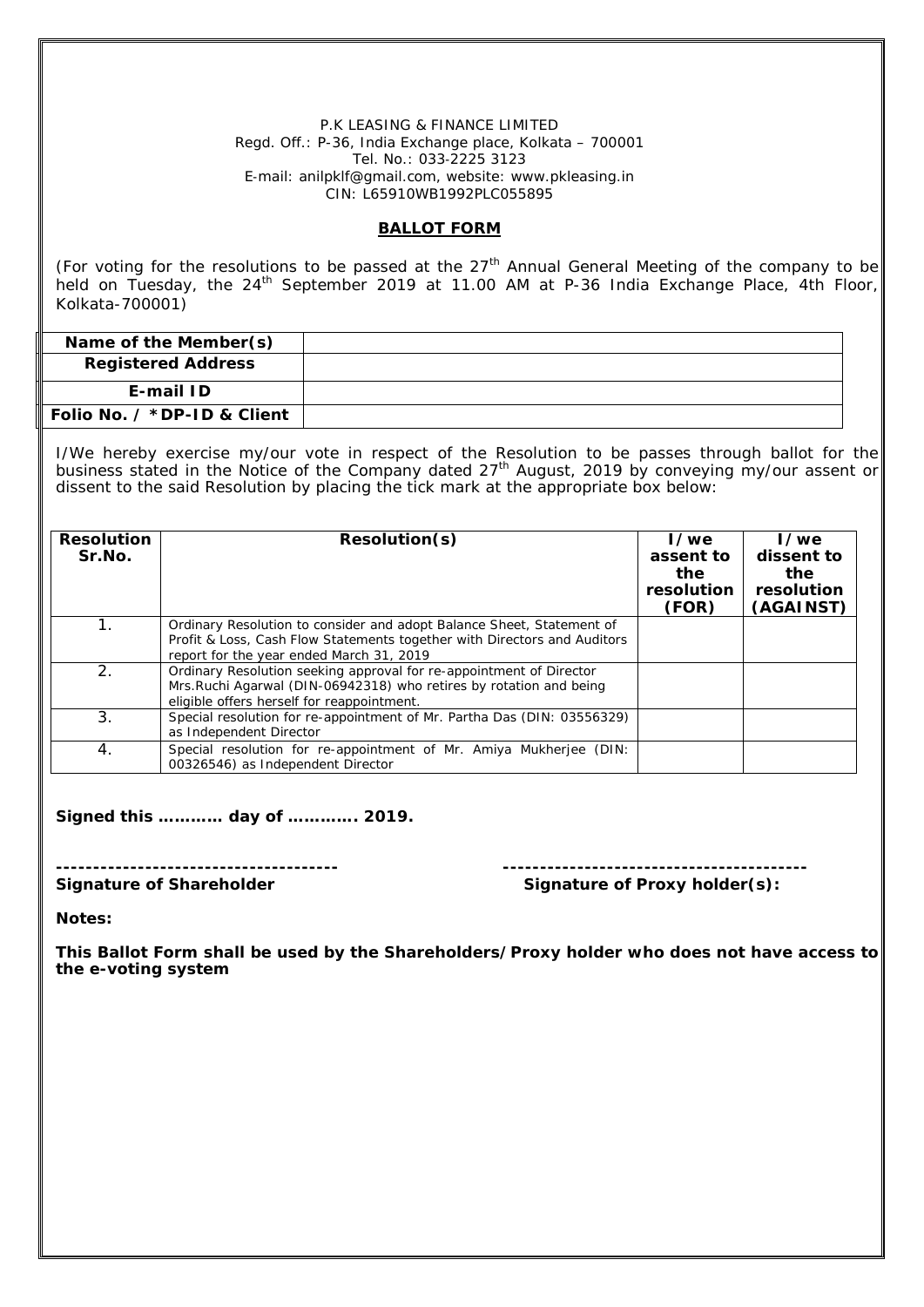P.K LEASING & FINANCE LIMITED Regd. Off.: P-36, India Exchange place, Kolkata – 700001 Tel. No.: 033‐2225 3123 E‐mail: anilpklf@gmail.com, website: www.pkleasing.in CIN: L65910WB1992PLC055895

#### **PLEASE FILL ATTENDENCE SLIP AND HAND IT OVER AT THE ENTRANCE OF THE MEETING HALL JOINT SHAREHOLDERS MAY OBTAIN ADDITIONAL SLIP AT THE ENTRANCE OF THE MEETING**

#### **ATTENDANCE SLIP**

 $(27<sup>th</sup>$  Annual General Meeting Tuesday, the  $24<sup>th</sup>$  September 2019 at 11.00 AM at P-36 India Exchange Place, 4th Floor, Kolkata-700001)

| Name of the Shareholder          |  |
|----------------------------------|--|
| <b>Address</b>                   |  |
| Registered Folio/ DP ID & Client |  |
| ID                               |  |
| No of Shares held                |  |
| Name of the Proxy / Authorized   |  |
| Representative, if any           |  |

I certify that I am a registered Shareholder / Proxy for the registered Shareholder of the Company. I hereby record my presence at the 27<sup>th</sup> Annual General Meeting of the Company held on Tuesday, the 24<sup>th</sup> September 2018 at 11.00 AM at the Registered Office of the Company at P-36 India Exchange Place, 4th Floor, Kolkata-700001

#### --------------------------------------------------------------------------

**Signature of Shareholder/ Proxy/ Authorized Representative**

#### **Note:**

- 1. The Member/Proxy must bring this Attendance Slip to the Meeting, duly completed and signed, and hand over the same at the venue entrance.
- 2. Electronic copy of the Annual Report for 2019 and Notice of the Annual General Meeting along with Attendance Slip and Proxy Form is being sent to all the members whose email address is registered with the Company/Depositary Participant unless any member has requested for a hard copy of the same. Shareholders receiving electronic copy and attending the Annual General Meeting can print copy of this Attendance Slip.
- 3. Physical copy of the Annual Report for 2019 and Notice of the Annual General Meeting along with Attendance Slip and Proxy Form is sent in the permitted mode(s) to all members whose email id are not registered with the Company or have requested for a hard copy

(Shareholder attending the meeting in person or by proxy is requested to complete the attendance slip and handover at the entrance of the Meeting Hall)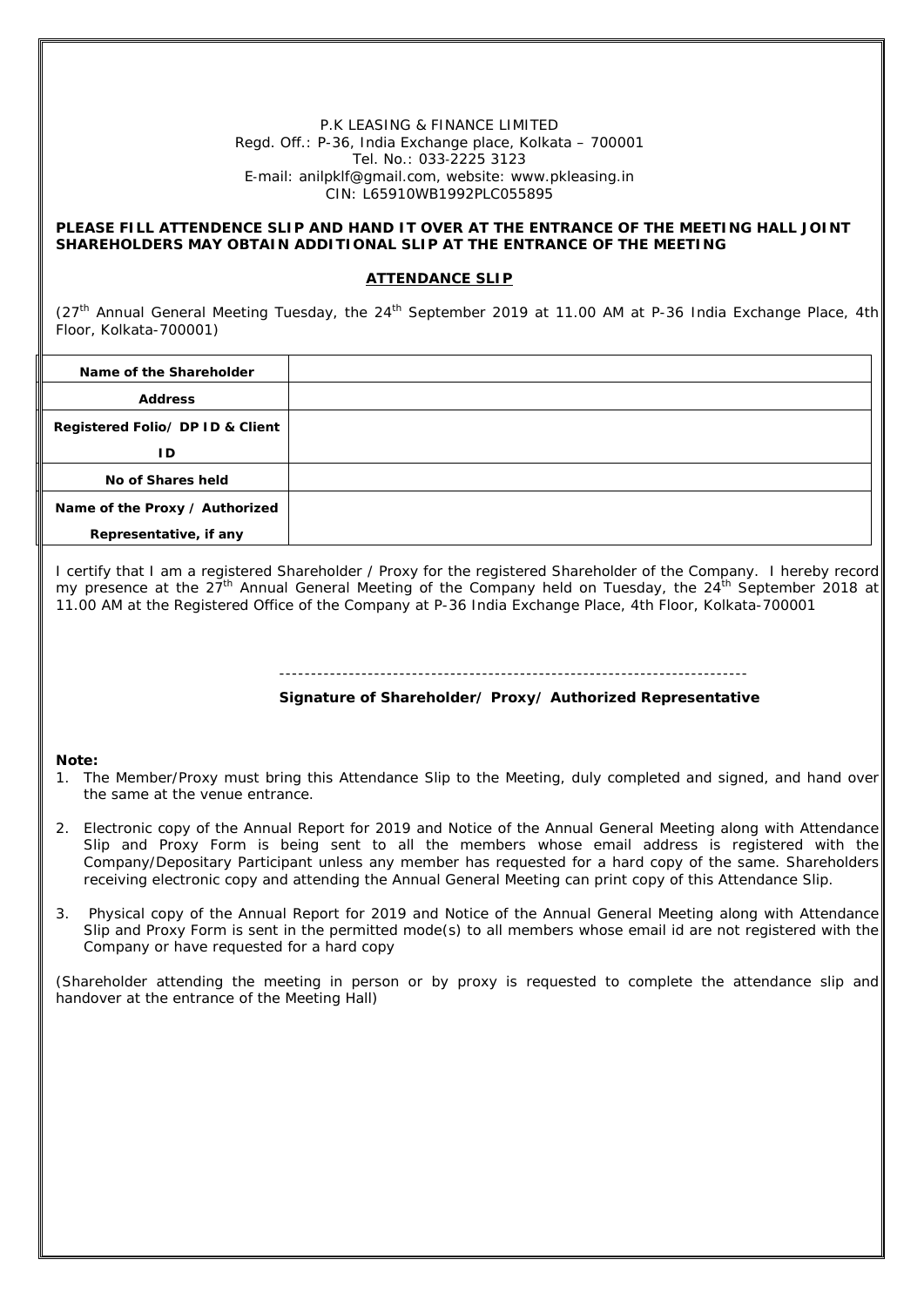|    |                                                                                                                                                                                                                                                           |                                                                                       | P.K LEASING & FINANCE LIMITED                          |                                                                                                                                                                                                                                                                        |                   |                    |          |
|----|-----------------------------------------------------------------------------------------------------------------------------------------------------------------------------------------------------------------------------------------------------------|---------------------------------------------------------------------------------------|--------------------------------------------------------|------------------------------------------------------------------------------------------------------------------------------------------------------------------------------------------------------------------------------------------------------------------------|-------------------|--------------------|----------|
|    |                                                                                                                                                                                                                                                           |                                                                                       | Tel. No.: 033-2225 3123                                | Regd. Off.: P-36, India Exchange place, Kolkata - 700001                                                                                                                                                                                                               |                   |                    |          |
|    |                                                                                                                                                                                                                                                           |                                                                                       |                                                        | E-mail: anilpklf@gmail.com, website: www.pkleasing.in                                                                                                                                                                                                                  |                   |                    |          |
|    |                                                                                                                                                                                                                                                           |                                                                                       | CIN: L65910WB1992PLC055895<br><b>PROXY FORM MGT-11</b> |                                                                                                                                                                                                                                                                        |                   |                    |          |
|    | 2014]                                                                                                                                                                                                                                                     |                                                                                       |                                                        | [Pursuant to section 105(6) of the Companies Act, 2013 and rule 19(3) of Companies (Management and Administration) Rules,                                                                                                                                              |                   |                    |          |
|    |                                                                                                                                                                                                                                                           | Name of the Member(s)                                                                 |                                                        | 27 <sup>TH</sup> Annual General Meeting, Tuesday, the 24 <sup>th</sup> September, 2019 at 11.00 A.M.                                                                                                                                                                   |                   |                    |          |
|    |                                                                                                                                                                                                                                                           | <b>Registered Address</b>                                                             |                                                        |                                                                                                                                                                                                                                                                        |                   |                    |          |
|    |                                                                                                                                                                                                                                                           | E-mail ID                                                                             |                                                        |                                                                                                                                                                                                                                                                        |                   |                    |          |
|    |                                                                                                                                                                                                                                                           | Folio No. / *DP-ID & Client                                                           |                                                        |                                                                                                                                                                                                                                                                        |                   |                    |          |
|    |                                                                                                                                                                                                                                                           | *Applicable for Investors holding shares in electronic form.                          |                                                        |                                                                                                                                                                                                                                                                        |                   |                    |          |
|    |                                                                                                                                                                                                                                                           |                                                                                       |                                                        | I / We, being the member (s) of  shares of the above named company, hereby appoint:                                                                                                                                                                                    |                   |                    |          |
| 1. | Name:                                                                                                                                                                                                                                                     | E-mail Id:                                                                            |                                                        | <b>Address:</b><br>Signature:                                                                                                                                                                                                                                          |                   |                    |          |
|    | Or falling him                                                                                                                                                                                                                                            |                                                                                       |                                                        |                                                                                                                                                                                                                                                                        |                   |                    |          |
|    | Name:                                                                                                                                                                                                                                                     |                                                                                       |                                                        | Address:                                                                                                                                                                                                                                                               |                   |                    |          |
| 2. |                                                                                                                                                                                                                                                           | E-mail Id:                                                                            |                                                        | Signature:                                                                                                                                                                                                                                                             |                   |                    |          |
|    | Or falling him<br>Name:                                                                                                                                                                                                                                   |                                                                                       |                                                        | <b>Address:</b>                                                                                                                                                                                                                                                        |                   |                    |          |
| 3. |                                                                                                                                                                                                                                                           | E-mail Id:                                                                            |                                                        | Signature:                                                                                                                                                                                                                                                             |                   |                    |          |
|    |                                                                                                                                                                                                                                                           |                                                                                       |                                                        | as my / our Proxy to attend and vote (on a poll) for me / us and on my / our behalf at the 27 <sup>TH</sup> Annual General Meeting of the                                                                                                                              |                   |                    |          |
|    |                                                                                                                                                                                                                                                           |                                                                                       |                                                        | Company to be held on Tuesday, the 27 <sup>th</sup> September 2019 at 11.00 AM at the Registered Office of the Company at P-36 India<br>Exchange Place, 4th Floor, Kolkata-700001 and at any adjournment(s) thereof in respect of such resolutions as is/are indicated |                   |                    |          |
|    | below: -                                                                                                                                                                                                                                                  |                                                                                       |                                                        |                                                                                                                                                                                                                                                                        |                   |                    |          |
|    |                                                                                                                                                                                                                                                           | ** I/We wish my/our above Proxy to vote in the manner as indicated in the box below:- |                                                        |                                                                                                                                                                                                                                                                        |                   |                    |          |
|    | <b>Resolution</b><br>Sr.No.                                                                                                                                                                                                                               |                                                                                       | Resolution(s)                                          |                                                                                                                                                                                                                                                                        | I/we<br>assent to | I/we<br>dissent to |          |
|    |                                                                                                                                                                                                                                                           |                                                                                       |                                                        |                                                                                                                                                                                                                                                                        | the               | the                |          |
|    |                                                                                                                                                                                                                                                           |                                                                                       |                                                        |                                                                                                                                                                                                                                                                        | resolution        | resolution         |          |
|    | 1.                                                                                                                                                                                                                                                        |                                                                                       |                                                        |                                                                                                                                                                                                                                                                        | (FOR)             | (AGAINST)          |          |
|    | Ordinary Resolution to consider and adopt Balance Sheet, Statement of Profit<br>& Loss, Cash Flow Statements together with Directors and Auditors report for                                                                                              |                                                                                       |                                                        |                                                                                                                                                                                                                                                                        |                   |                    |          |
|    | 2.                                                                                                                                                                                                                                                        | the year ended March 31, 2019                                                         |                                                        | Ordinary Resolution seeking approval for re-appointment of Director Mrs.Ruchi                                                                                                                                                                                          |                   |                    |          |
|    |                                                                                                                                                                                                                                                           | Agarwal (DIN-06942318) who retires by rotation and being eligible offers              |                                                        |                                                                                                                                                                                                                                                                        |                   |                    |          |
|    | 3.                                                                                                                                                                                                                                                        | herself for reappointment                                                             |                                                        | Special resolution for re-appointment of Mr. Partha Das (DIN: 03556329) as                                                                                                                                                                                             |                   |                    |          |
|    |                                                                                                                                                                                                                                                           | Independent Director                                                                  |                                                        |                                                                                                                                                                                                                                                                        |                   |                    |          |
|    | 4.                                                                                                                                                                                                                                                        | 00326546) as Independent Director                                                     |                                                        | Special resolution for re-appointment of Mr. Amiya Mukherjee (DIN:                                                                                                                                                                                                     |                   |                    |          |
|    |                                                                                                                                                                                                                                                           |                                                                                       |                                                        |                                                                                                                                                                                                                                                                        |                   |                    |          |
|    |                                                                                                                                                                                                                                                           | Signed this  day of  2019.                                                            |                                                        |                                                                                                                                                                                                                                                                        |                   |                    |          |
|    |                                                                                                                                                                                                                                                           | ----------------------------------                                                    |                                                        |                                                                                                                                                                                                                                                                        |                   |                    |          |
|    |                                                                                                                                                                                                                                                           | <b>Signature of Shareholder</b>                                                       |                                                        | Signature<br>оf                                                                                                                                                                                                                                                        | Proxy             | Affix Re.1         |          |
|    | $holder(s)$ :<br>Notes:                                                                                                                                                                                                                                   |                                                                                       |                                                        |                                                                                                                                                                                                                                                                        |                   | Revenue            |          |
| 1. |                                                                                                                                                                                                                                                           |                                                                                       |                                                        | This form should be signed across the stamp as per specimen signature registered with the                                                                                                                                                                              |                   | Stamp              | Company. |
| 2. | This form of Proxy in order to be effective should be duly completed and deposited at the                                                                                                                                                                 |                                                                                       |                                                        |                                                                                                                                                                                                                                                                        |                   |                    |          |
|    |                                                                                                                                                                                                                                                           |                                                                                       |                                                        | Registered Office of the Company, not less than 48 hours before the commencement of the meeting.                                                                                                                                                                       |                   |                    |          |
| 3. |                                                                                                                                                                                                                                                           | A proxy need not be a member of the Company.                                          |                                                        |                                                                                                                                                                                                                                                                        |                   |                    |          |
| 4. |                                                                                                                                                                                                                                                           |                                                                                       |                                                        | A person can act as proxy on behalf of members not exceeding fifty and holding in the aggregate not more than 10% of the                                                                                                                                               |                   |                    |          |
|    | total share capital of the Company carrying voting rights. A member holding more than 10% of the total share capital of the<br>Company carrying voting rights may appoint a single person as proxy and such person shall not act as a proxy for any other |                                                                                       |                                                        |                                                                                                                                                                                                                                                                        |                   |                    |          |
|    |                                                                                                                                                                                                                                                           | person or shareholder.                                                                |                                                        |                                                                                                                                                                                                                                                                        |                   |                    |          |
| 5. |                                                                                                                                                                                                                                                           |                                                                                       |                                                        | ** This is only optional. Please put an 'x' in the appropriate column against the resolutions indicated in the Box. If you leave                                                                                                                                       |                   |                    |          |
|    |                                                                                                                                                                                                                                                           |                                                                                       |                                                        | the 'For' or 'Against' column blank against any or all the resolutions, your Proxy will be entitled to vote in the manner as                                                                                                                                           |                   |                    |          |
| 6. | he/she thinks appropriate.<br>Appointing a proxy does not prevent a member from attending the meeting in person if he so wishes.                                                                                                                          |                                                                                       |                                                        |                                                                                                                                                                                                                                                                        |                   |                    |          |
| 7. |                                                                                                                                                                                                                                                           |                                                                                       |                                                        | In the case of joint holders, the signature of any one holder will be sufficient, but names of all the joint holders should be                                                                                                                                         |                   |                    |          |
|    | stated                                                                                                                                                                                                                                                    |                                                                                       |                                                        |                                                                                                                                                                                                                                                                        |                   |                    |          |